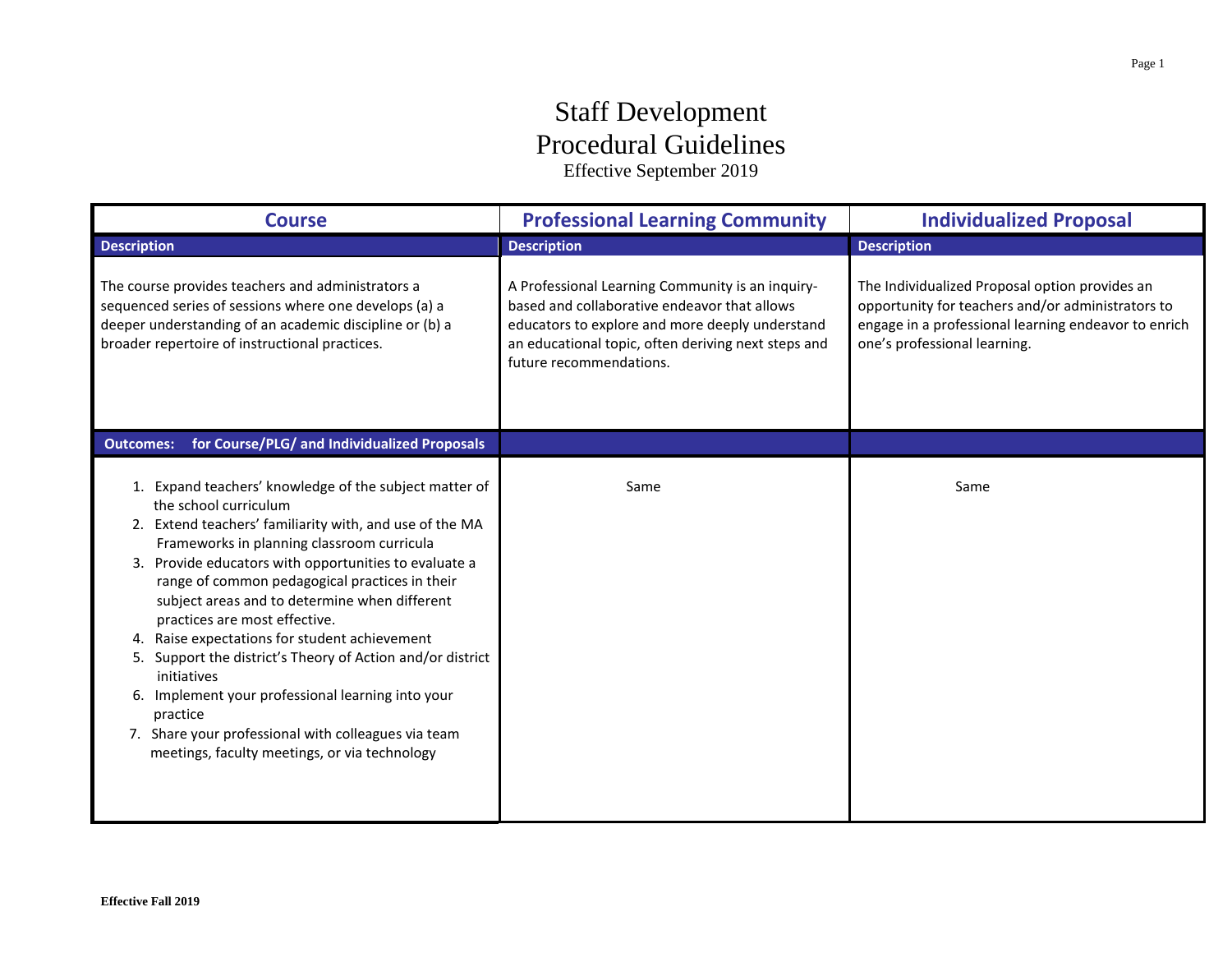| <b>Course</b>                                                                                                                                                                                                                 | <b>Professional Learning Community</b>                                                                                                                                                               | <b>Individualized Proposal</b>                                                                                                                                                                            |
|-------------------------------------------------------------------------------------------------------------------------------------------------------------------------------------------------------------------------------|------------------------------------------------------------------------------------------------------------------------------------------------------------------------------------------------------|-----------------------------------------------------------------------------------------------------------------------------------------------------------------------------------------------------------|
| <b>Instructor</b>                                                                                                                                                                                                             | <b>Facilitator</b>                                                                                                                                                                                   | Self-directed                                                                                                                                                                                             |
| Expert who shares knowledge, builds capacity, creates<br>a syllabus and lesson plans. Responsibility includes<br>direct instruction leading to an end product.                                                                | Individual teacher or administrator who provides<br>structure for the group (agenda, resources, etc)                                                                                                 | Proposer                                                                                                                                                                                                  |
| <b>Enrollment</b>                                                                                                                                                                                                             | <b>Enrollment</b>                                                                                                                                                                                    | <b>Enrollment</b>                                                                                                                                                                                         |
| Minimum #participants: 10 participants<br>Maximum #participants: Determined by Instructor                                                                                                                                     | Minimum # participants: 3 participants<br>Maximum #participants: Determined by Facilitator                                                                                                           | Limited to 1 educator per proposal                                                                                                                                                                        |
| Length/Time                                                                                                                                                                                                                   | Length/Time                                                                                                                                                                                          | Length/Time                                                                                                                                                                                               |
| Thirty (30) hours<br>Fall/Spring/Summer semesters typically 10 weeks                                                                                                                                                          | Ten $(10)$ - Thirty $(30)$ hours<br>Fall/Spring/Summer semesters typically 10 weeks                                                                                                                  | Variable within the School Year                                                                                                                                                                           |
| <b>Final Product</b>                                                                                                                                                                                                          | <b>Final Product</b>                                                                                                                                                                                 | <b>Final Product</b>                                                                                                                                                                                      |
| Tied to syllabus<br>Evaluated by rubric designed by Instructor<br>Submitted to SDC for final credit approval<br>Log of attendance for each participant must be<br>maintained and submitted at the conclusion of the<br>course | Reflects the goals of the original proposal<br>Submitted to SDC for final credit approval<br>Log of attendance for each participant must be<br>maintained and submitted at the conclusion of the PLC | Tied to pre-determined rational and purpose:<br>Submitted to SDC for final credit approval<br>Log of attendance/hours must be<br>maintained and submitted at the<br>conclusion of the individual proposal |
| <b>Participants: Credits</b>                                                                                                                                                                                                  | <b>Participants: Credits</b>                                                                                                                                                                         | <b>Participants: Credits</b>                                                                                                                                                                              |
| Three (3) In-service credits determined by completion<br>of the final product, attendance in sessions, and that<br>all requirements of the course have been met.                                                              | One (1) In-service credit for every ten (10) hours,<br>maximum of three (3) in-service credits determined by<br>completion of final product and attendance in<br>sessions.                           | One (1) In-service credit for every ten (10)<br>hours, maximum of three (3) in-service<br>credits determined by final product.                                                                            |
| <b>Instructor: Credit or Stipend</b>                                                                                                                                                                                          | <b>Facilitator: Credit or Stipend</b>                                                                                                                                                                | Individual:                                                                                                                                                                                               |
| Credits: Six (6) In-service credits (2 for prep and 4 for<br>contact time) or a                                                                                                                                               | \$35 per contact hour (based on AEA Contract,<br>Appendix C) or                                                                                                                                      | One (1) In-service credit for every ten (10)<br>hours, maximum of three (3) in-service<br>credits determined by final product.                                                                            |
| Stipend: \$1770 (based on AEA Contract, Appendix C)                                                                                                                                                                           | up to a maximum of thirty (30) hours.                                                                                                                                                                |                                                                                                                                                                                                           |
| Credits/stipend will be pro-rated for 20 hours and 10<br>hours, as well as in the unlikely event that less than<br>ten (10) participants complete all course                                                                  | One (1) additional credit beyond what participants to<br>receive, up to 4 credits maximum                                                                                                            |                                                                                                                                                                                                           |
| requirements.<br>30-hour course stipend: \$1770<br>20-hour course stipend: \$1180<br>10-hour course stipend: \$590                                                                                                            | Repeat of same course: Stipend Only                                                                                                                                                                  |                                                                                                                                                                                                           |
| Repeat of same course: Stipend Only \$1770                                                                                                                                                                                    |                                                                                                                                                                                                      |                                                                                                                                                                                                           |

**Effective Fall 2019**